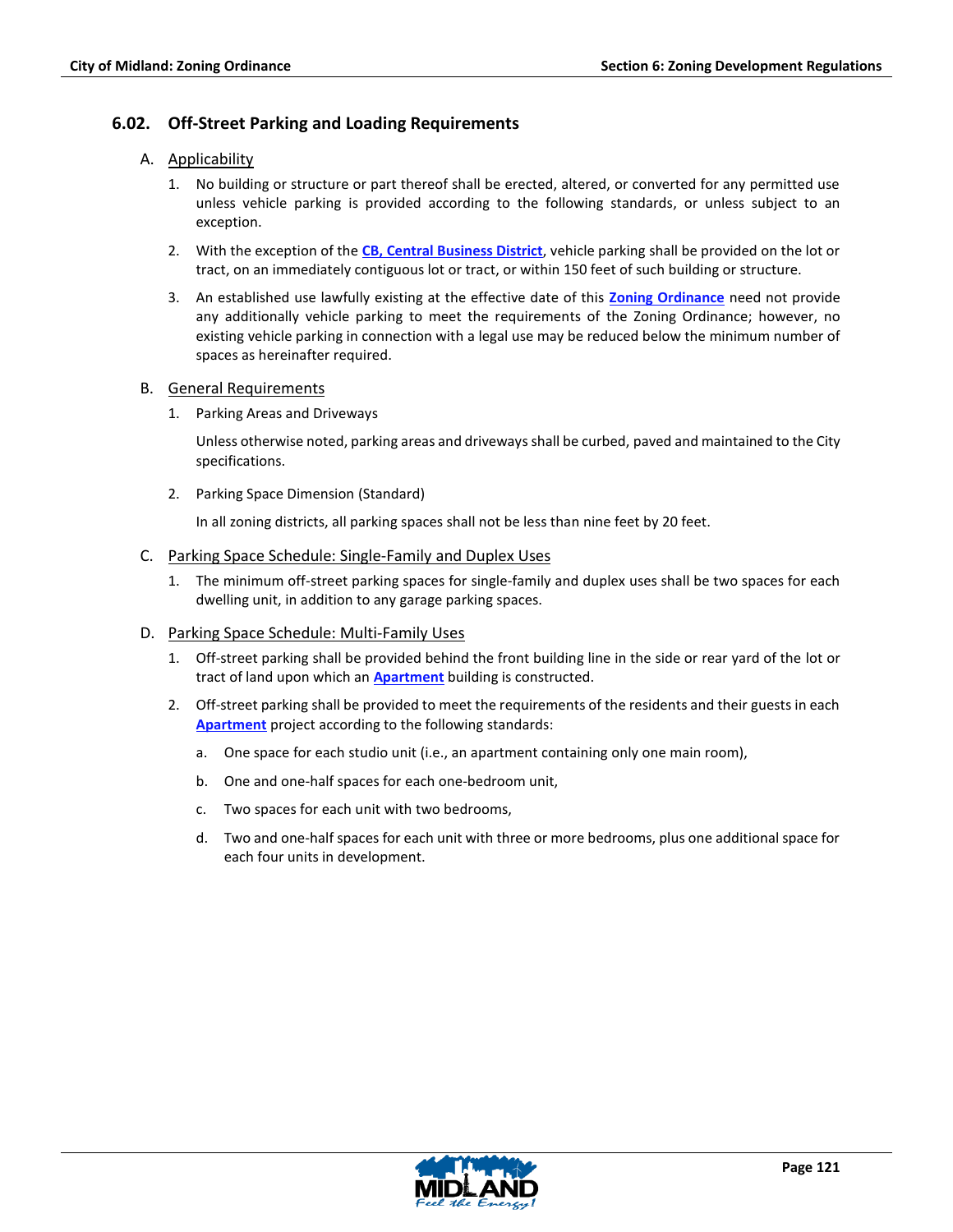## E. Parking Space Schedule: Nonresidential Uses Applicable to All Districts

Off-street parking spaces shall be provided according to the following. In cases where a use is not listed below, see **6.02.G Parking Requirements for New or Unlisted Use**.

| Table 6: Parking Space Schedule: Nonresidential Uses Applicable to All District                     |                                                                                                                                                                   |  |
|-----------------------------------------------------------------------------------------------------|-------------------------------------------------------------------------------------------------------------------------------------------------------------------|--|
| Use                                                                                                 | <b>Parking Standard</b>                                                                                                                                           |  |
| 1.<br>Bank, Savings and Loan, or Similar<br><b>Financial Establishment</b>                          | One space for each 400 square feet of floor area.                                                                                                                 |  |
| 2.<br><b>Bed and Breakfast Facility</b>                                                             | Two spaces per room for rent, plus the requirements for a normal residential use.                                                                                 |  |
| 3.<br><b>Bowling Alley</b>                                                                          | Five spaces for each lane.                                                                                                                                        |  |
| 4.<br>Child-Care, Kindergartens, Day<br><b>Schools, and Similar Establishments</b>                  | One space per eight pupils plus one space per employee.                                                                                                           |  |
| <b>Church or Other Place of Worship</b><br>5.                                                       | One space per four seats within the main sanctuary.                                                                                                               |  |
| 6.<br><b>Clinic or Doctor's Office</b>                                                              | One space for each 300 square feet of Floor Area, minimum of five.                                                                                                |  |
| 7.<br><b>Commercial Outdoor Amusement</b>                                                           | Two spaces per three seats on amusement rides, or ten spaces per ride, sports court,<br>batting cage facility, or attraction with no specific or defined seating. |  |
| 8.<br>Commercial Use (not listed above)                                                             | One space for each two employees per maximum shift or one space per each 1,000 square<br>feet of floor area, whichever is greater.                                |  |
| 9.<br><b>Convalescent Home or Nursing</b><br><b>Home or Assisted Living Facility</b>                | One space for each six rooms or beds.                                                                                                                             |  |
| 10.<br><b>Gasoline Service Station</b>                                                              | Minimum of six spaces, areas adjacent to pumps where vehicles park to refuel shall not be<br>considered a parking space.                                          |  |
| <b>Golf Course</b><br>11.                                                                           | Minimum of 30 spaces.                                                                                                                                             |  |
| High School, College or University<br>12.                                                           | One space for each classroom, laboratory or instruction area, plus one space for each four<br>students accommodated in the institution.                           |  |
| 13.<br><b>Hospitals</b>                                                                             | One space for every three beds.                                                                                                                                   |  |
| <b>Hotel or Motel</b><br>14.                                                                        | One space for each room or unit, plus one space for each two seats in the largest meeting<br>room.                                                                |  |
| Industrial Use (not listed above)<br>15.                                                            | One space for each two employees per maximum shift or one space per each 1,000 square<br>feet of floor area, whichever is greater.                                |  |
| 16.<br><b>Institutions of a Philanthropic</b><br><b>Nature</b>                                      | Ten spaces plus one space for each employee.                                                                                                                      |  |
| 17.<br><b>Library or Museum</b>                                                                     | Ten spaces plus one for each 300 square feet of Floor Area.                                                                                                       |  |
| 18.<br><b>Manufacturing, Processing or</b><br><b>Repairing</b>                                      | One space for each two employees or one space for each 1,000 square feet of floor area,<br>whichever is greater.                                                  |  |
| 19.<br><b>Model Home</b>                                                                            | Four spaces per Model Home.                                                                                                                                       |  |
| 20.<br><b>Offices, General</b>                                                                      | One space for each 400 square feet of Floor Area, minimum of five spaces.                                                                                         |  |
| Places of public assembly not listed<br>21.                                                         | One space for each 400 square feet of Floor Area, minimum of five spaces.                                                                                         |  |
| 22.<br><b>Recreational, Private or</b><br><b>Commercial Area or Building (Other</b><br>than Listed) | One space for each 400 square feet of Floor Area, minimum of five spaces.                                                                                         |  |
| 23.<br><b>Restaurant or Cafeteria</b>                                                               | One space for every four seats under maximum seating arrangements, minimum of five<br>spaces, plus one space for every 100 square feet of kitchen area.           |  |
| 24.<br><b>Retail or Personal Service</b>                                                            | One space for each 300 square feet of floor area, minimum of five spaces.                                                                                         |  |
| 25.<br><b>RV Park</b>                                                                               | Two spaces for each recreational vehicle space.                                                                                                                   |  |
| 26.<br>Schools, Elementary, Junior High                                                             | One space for each classroom, plus ten spaces.                                                                                                                    |  |
| 27.<br><b>Storage or Warehousing</b>                                                                | One space for each two employees or one space for each 1,000 square feet of floor area,<br>whichever is greater.                                                  |  |
| 28.<br>Theaters, Meeting Rooms, and<br><b>Places of Public Assembly</b>                             | One space for every four seats.                                                                                                                                   |  |

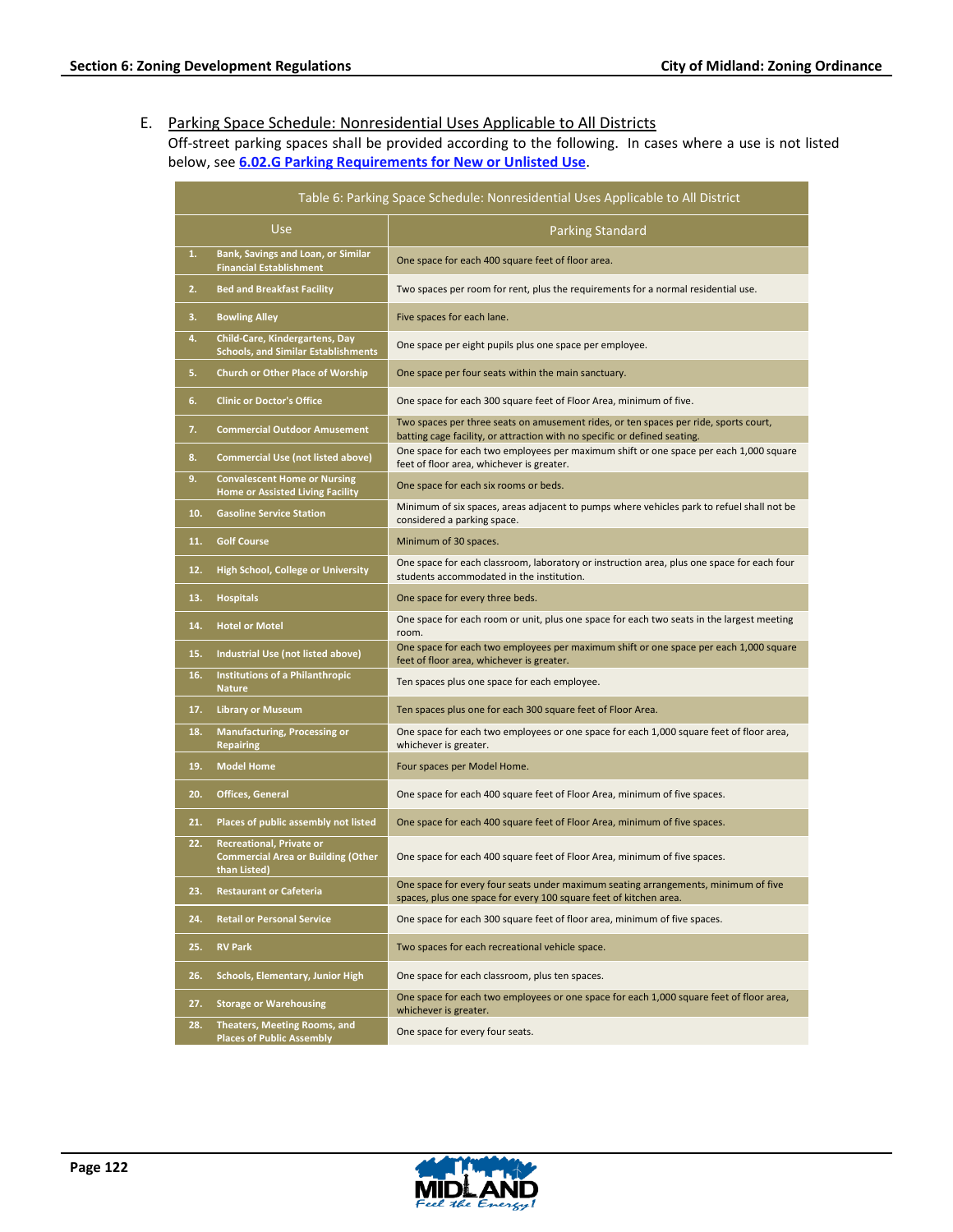## F. Off-Street Parking Regulations

- 1. In computing the parking requirements for any building or development, the total parking requirements shall be the sum of the specific parking space requirements for each class of use included in the building or development.
- 2. **Floor Area** of a structure devoted to off-street parking of vehicles shall be excluded in computing the off-street parking requirements of any use.

#### G. Parking Requirements for New or Unlisted Use

Where questions arise concerning the minimum off-street parking requirements for any use not specifically listed, the requirements may be determined by the **Planning Division Manager** as those of a similar use.

### H. Circulation and Parking Requirements for all Nonresidential Developments

1. Applicability

The regulations provided in this section shall apply to all nonresidential development.

2. Parking Aisles

Parking aisles shall generally be designed perpendicular to the front of the primary building in the development.

3. Wheel Stops or Bollards

If curbs are not provided, then parking spaces that face and are adjacent to a building or required landscaped area shall utilize wheel stops or bollards within 12 inches from the end of the space.

### I. Handicap Parking Space(s)

Handicap parking space(s) shall be provided according to all state and federal laws and regulations, as may be amended.

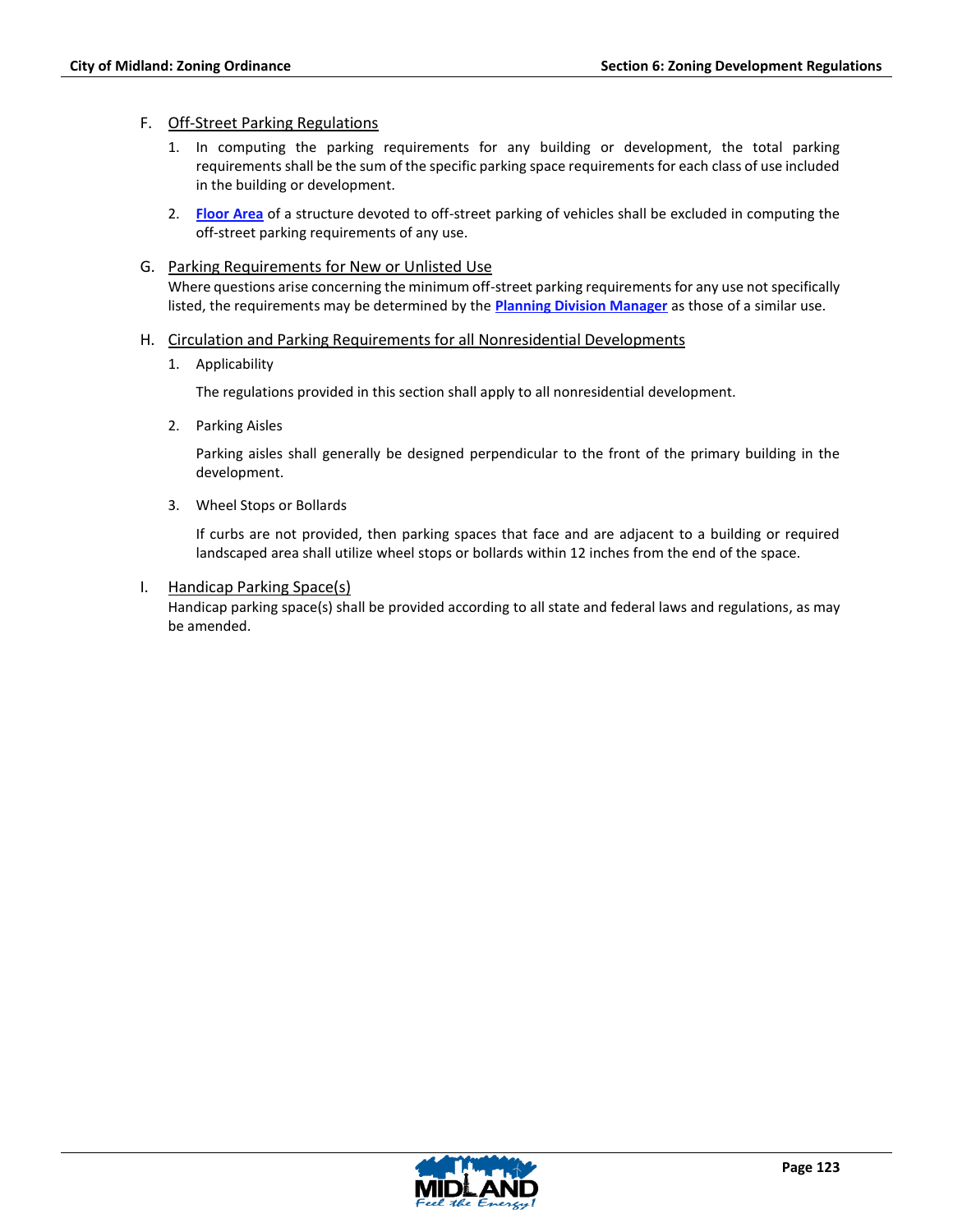## J. Parking Space Design Details

Each standard off-street surface parking space size shall be in accordance with the design standards as shown on the following illustrations for space size and design.



**Figure 2: 45 Degree Layout with One-Way Traffic**



**Figure 3: 45 Degree Layout with Two-Way Traffic**

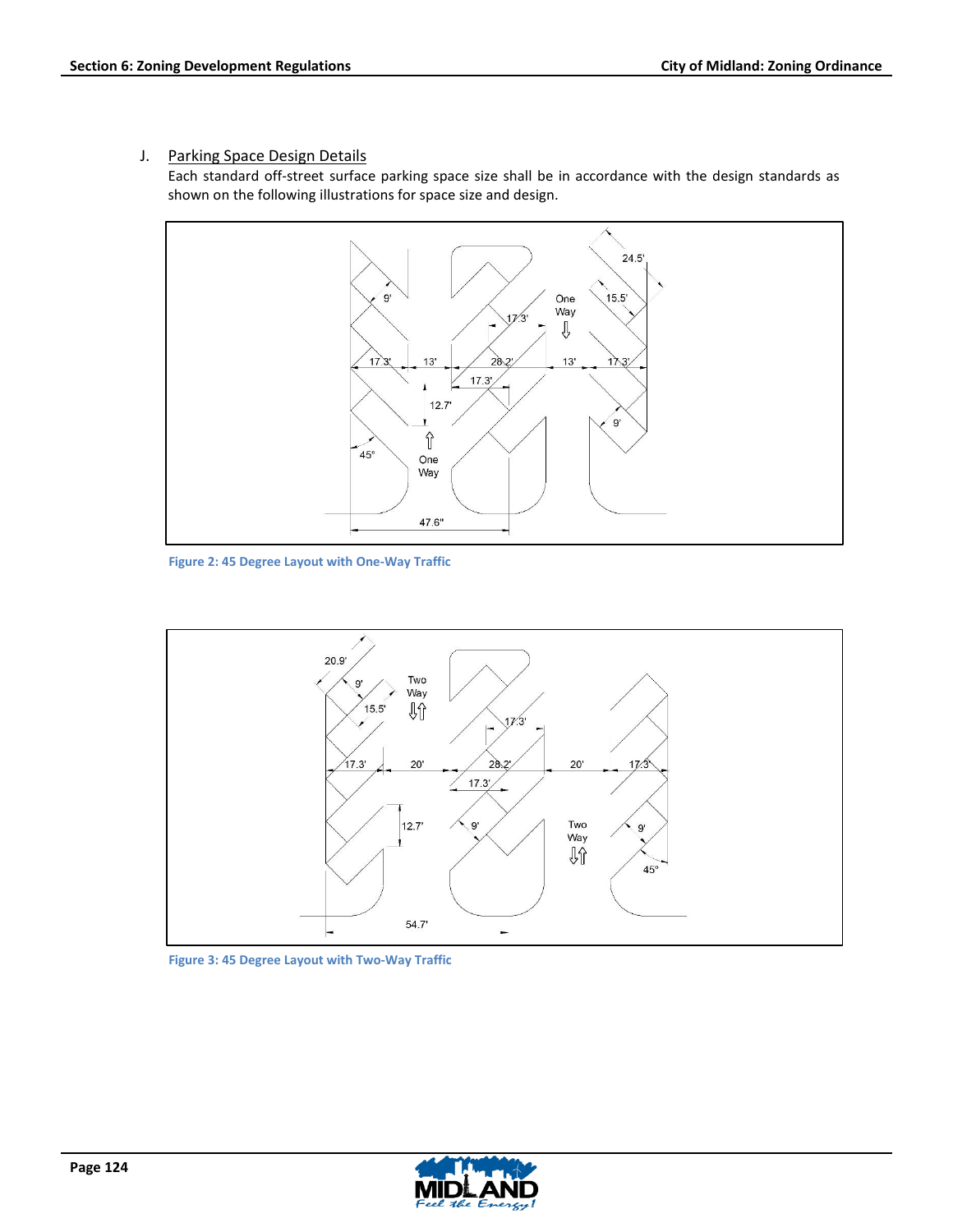

**Figure 4: 60 Degree Layout with One-Way Traffic**



**Figure 5: 60 Degree Layout with Two-Way Traffic**

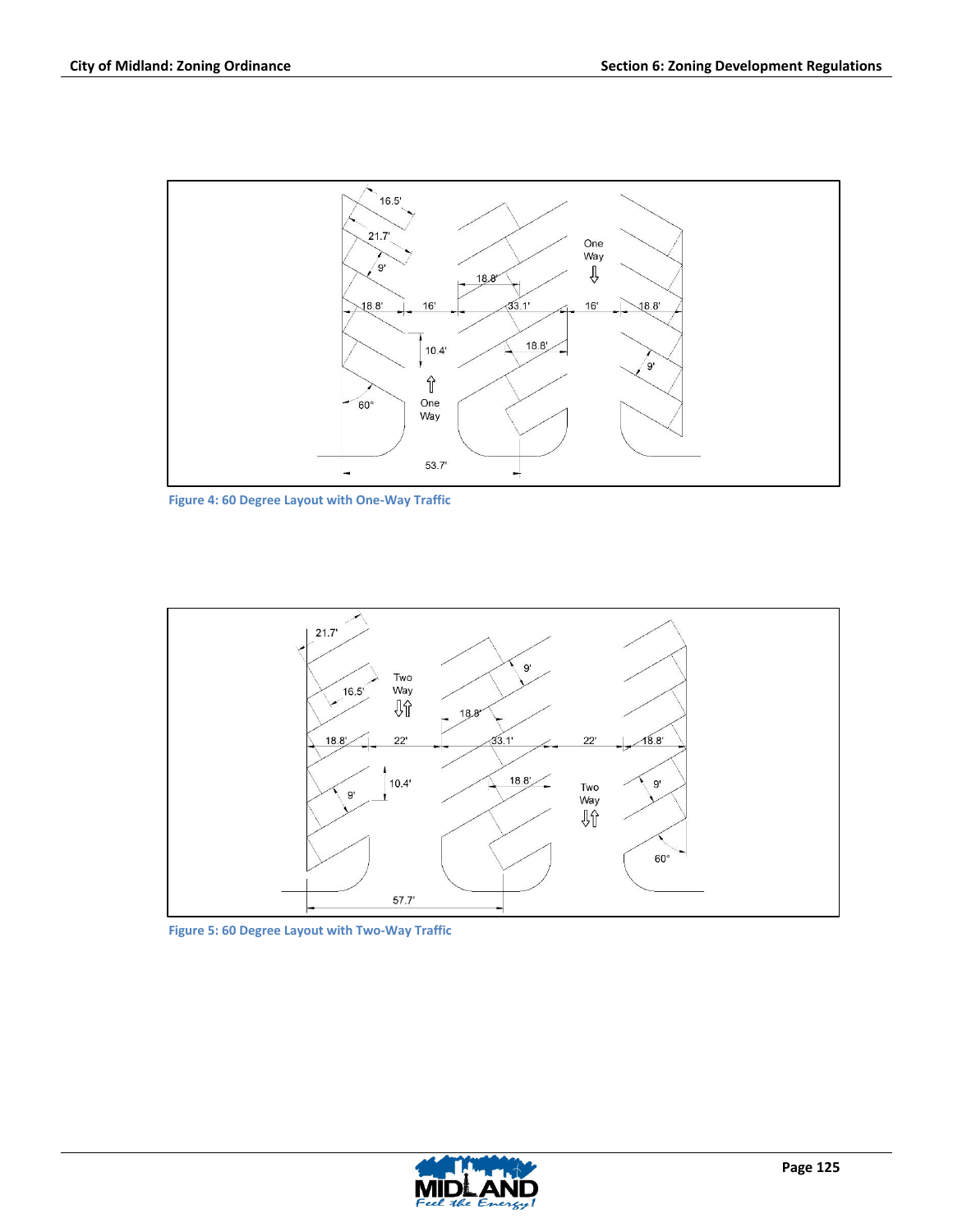

**Figure 6: 90 Degree Layout**

## K. Off-Street Loading Space: All Districts

All nonresidential uses having 50,000 square feet or more of gross floor area shall provide adequate offstreet facilities for loading and unloading of merchandise and goods within or adjacent to the building, in such a manner as not to obstruct freedom of traffic movement of the public streets, alleys, or sidewalks.

- 1. All drives and approaches shall provide adequate space and clearances to allow for the maneuvering of trucks off-street.
- 2. Each site shall provide a designated maneuvering area for trucks.
- 3. No maneuvering shall take place in the right-of-way, all maneuvering shall be on-site.

## L. Vehicle Stacking Requirements

1. Stacking Space Definition

Stacking spaces provide the ability for vehicles to queue on-site prior to receiving a service.

2. Stacking Space Size and Location

A stacking space shall be a minimum of nine feet in width and 25 feet in length and shall not be located within or interfere with any other circulation driveway, parking space, fire lane, or maneuvering area.

3. Additional Stacking Space Location Criteria

Stacking spaces shall be provided behind the vehicle bay door, service window, or service island, whichever is applicable.